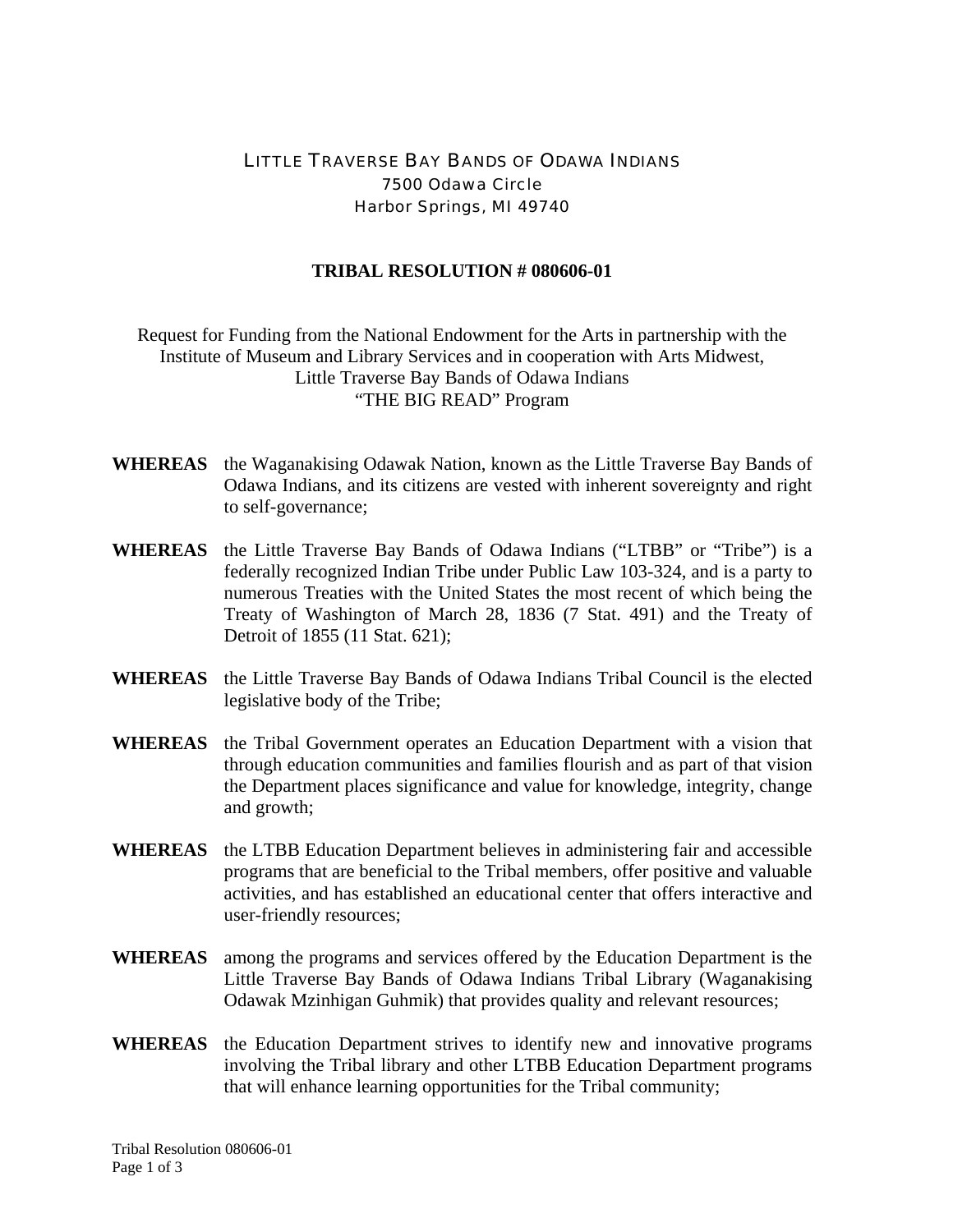**WHEREAS** the National Endowment for the Arts in partnership with the Institute of Museum and Library Services and in cooperation with Arts Midwest has announced funding for "The Big Read" initiative to revitalize the role of literature in American popular culture and engage libraries and other organizations to encourage citizens to read for pleasure.

**THEREFORE, BE IT RESOLVED** that the Tribal Council of the Little Traverse Bay Bands of Odawa Indians authorizes and supports this request for funding for an LTBB "The Big Read" program to include innovative and diverse programming to engage the Tribal community in literature.

**FURTHER RESOLVED,** that Tribal Chairman Frank Ettawageshik, Vice Chairman William I. Denemy, Tribal Administrator Albert Colby Jr., or another designee from the Tribal Chairman is authorized to execute any documents necessary to apply for, receive, and administer funds under the grant.